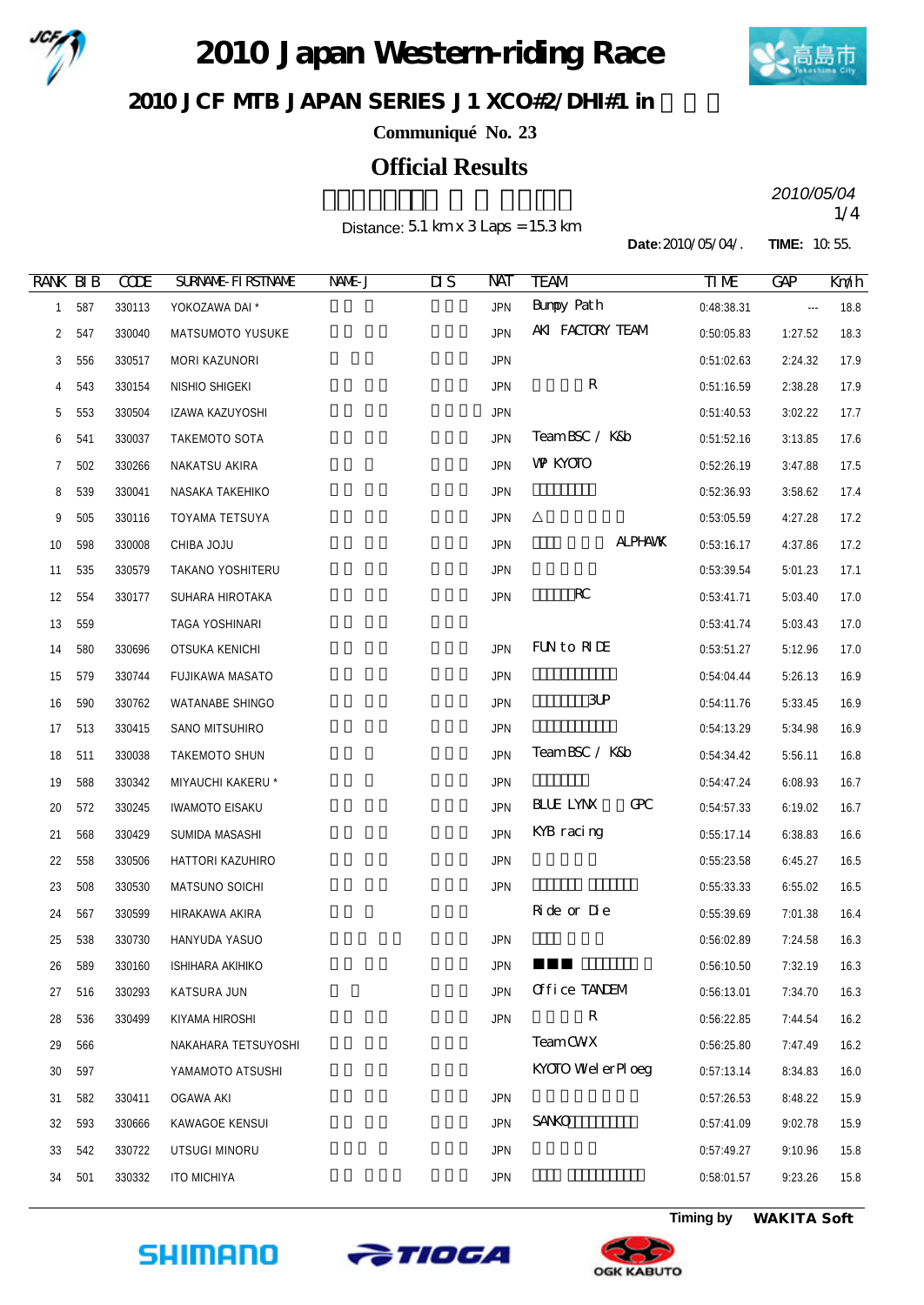

2010 Japan Western riding Race



JCF MIB JAPAN SERIES J1 XCO#2/DHI#1 in

**Communiqué No. 23**

### **Official Results**

2/4 *2010/05/04*

**Date:**2010/05/04/. **TIME:** 10:55.

| <b>RANK BIB</b> |     | <b>CCDE</b> | <b>SURVANE FIRSTIVANE</b> | NAME J | $\overline{\text{MS}}$ | NAT        | <b>TEAM</b>             | $\tt\Pi$ ME | <b>GAP</b> | Km/h |
|-----------------|-----|-------------|---------------------------|--------|------------------------|------------|-------------------------|-------------|------------|------|
| 35              | 540 | 330317      | NAKAMURA AKIHIRO          |        |                        | <b>JPN</b> | <b>TeamSpeed</b>        | 0:58:07.48  | 9:29.17    | 15.7 |
| $36\,$          | 518 | 330638      | <b>TATSUMI HIDEO</b>      |        |                        | <b>JPN</b> | <b>Club SY-Nak</b>      | 0:58:10.33  | 9:32.02    | 15.7 |
| 37              | 503 | 330584      | UCHINO KOUJI              |        |                        | <b>JPN</b> | <b>Club SY-Nak</b>      | 0:58:10.48  | 9:32.17    | 15.7 |
| 38              | 530 | 320357      | ARAGANE TOMOFUMI          |        |                        | <b>JPN</b> |                         | 0:58:15.33  | 9:37.02    | 15.7 |
| 39              | 529 | 330681      | ONO TAKAZUMI              |        |                        | <b>JPN</b> | <b>KCCT-Racing</b>      | 0:58:15.42  | 9:37.11    | 15.7 |
| 40              | 577 | 330648      | MATSUO JUN *              |        |                        | <b>JPN</b> |                         | 0:58:18.32  | 9:40.01    | 15.7 |
| 41              | 504 | 330015      | SHINONAGA HARUHIKO        |        |                        | <b>JPN</b> |                         | 0:58:25.17  | 9:46.86    | 15.7 |
| 42              | 544 | 330765      | HARA YOSHIZUMI            |        |                        | <b>JPN</b> |                         | 0:58:46.29  | 10:07.98   | 15.6 |
| 43              | 545 | 330645      | SAKUMA YASUSHI            |        |                        | <b>JPN</b> |                         | 0:58:56.93  | 10:18.62   | 15.5 |
| 44              | 561 | 330249      | <b>OGUCHI ATSUSHI</b>     |        |                        | <b>JPN</b> |                         | 0:58:59.26  | 10:20.95   | 15.5 |
| 45              | 515 | 330035      | ASAKURA SHOSEI            |        |                        | <b>JPN</b> |                         | 0:59:02.51  | 10:24.20   | 15.5 |
| 46              | 594 | 330384      | TANIMOTO KEIJI            |        |                        | <b>JPN</b> |                         | 0:59:18.53  | 10:40.22   | 15.4 |
| 47              | 569 |             | MACHIDA MAMORU            |        |                        |            |                         | 0:59:19.28  | 10:40.97   | 15.4 |
| 48              | 524 | 330211      | FURUTANI HIROSHI          |        |                        | <b>JPN</b> | <b>OB</b>               | 0:59:22.45  | 10:44.14   | 15.4 |
| 49              | 514 | 330609      | SATO MASANORI             |        |                        | <b>JPN</b> |                         | 0:59:29.21  | 10:50.90   | 15.4 |
| 50              | 595 | 330262      | KUGA HIROYUKI             |        |                        | <b>JPN</b> |                         | 0:59:44.36  | 11:06.05   | 15.3 |
| 51              | 512 | 330308      | KOTANI TAKASHI            |        |                        | <b>JPN</b> |                         | 0:59:48.22  | 11:09.91   | 15.3 |
| 52              | 600 | 330525      | MIYAUCHI YASUSHI          |        |                        |            | <b>BOSS RIDERS CLUB</b> | 0:59:48.36  | 11:10.05   | 15.3 |
| 53              | 509 | 330531      | YAMAMOTO CHIAYA           |        |                        | <b>JPN</b> |                         | 0:59:51.03  | 11:12.72   | 15.3 |
| 54              | 573 | 330132      | OTA KEN                   |        |                        | <b>JPN</b> |                         | 0:59:53.30  | 11:14.99   | 15.3 |
| 55              | 531 | 330589      | NOZAKI MASAYA             |        |                        | <b>JPN</b> | verdad                  | 1:00:15.48  | 11:37.17   | 15.2 |
| 56              | 548 | 330013      | OKANO KENICHI             |        |                        | <b>JPN</b> | <b>TARGET</b>           | 1:00:28.80  | 11:50.49   | 15.1 |
| 57              | 519 | 330404      | DOI MASATO                |        |                        | <b>JPN</b> | Sympathy                | 1:00:34.21  | 11:55.90   | 15.1 |
| 58              | 563 | 330264      | KONDA ATSUNOBU            |        |                        | <b>JPN</b> | <b>GASSI!</b>           | 1:00:37.32  | 11:59.01   | 15.1 |
| 59              | 510 | 330143      | TAKAHASHI KAZUHIKO        |        |                        | <b>JPN</b> | <b>ENLESS/ProRide</b>   | 1:00:46.70  | 12:08.39   | 15.1 |
| 60              | 571 | 330379      | YAMAMOTO KAZUHIRO         |        |                        | JPN        | cycle master            | 1:01:05.35  | 12:27.04   | 15.0 |
| 61              | 528 | 330390      | KOBAYASHI KOJI            |        |                        | <b>JPN</b> |                         | 1:01:28.73  | 12:50.42   | 14.9 |
| 62              | 507 | 330181      | SAKATA HIDETAKA           |        |                        | <b>JPN</b> |                         | 1:02:06.67  | 13:28.36   | 14.7 |
| 63              | 551 | 330053      | IWADE RYUSUKE             |        |                        | <b>JPN</b> | SY-rak                  | 1:02:31.21  | 13:52.90   | 14.6 |
| 64              | 557 | 330176      | NAKAJIMA NONDAI           |        |                        | <b>JPN</b> | $R_{\rm C}$             | 1:02:46.48  | 14:08.17   | 14.6 |
| 65              | 523 | 330395      | YOSHIDA OSAMU             |        |                        | <b>JPN</b> |                         | 1:03:00.31  | 14:22.00   | 14.5 |
| 66              | 592 | 330297      | YAMANAKA TAKAKI           |        |                        | <b>JPN</b> |                         | 1:03:01.91  | 14:23.60   | 14.5 |
| 67              | 532 | 330707      | NISHIGUCHI SHOICHI *      |        |                        | <b>JPN</b> | <b>NRT</b>              | 1:04:17.07  | 15:38.76   | 14.2 |
| 68              | 522 | 330120      | YAMADA MASATO             |        |                        | <b>JPN</b> |                         | 1:04:19.53  | 15:41.22   | 14.2 |







**Timing by** *WAKITA Soft*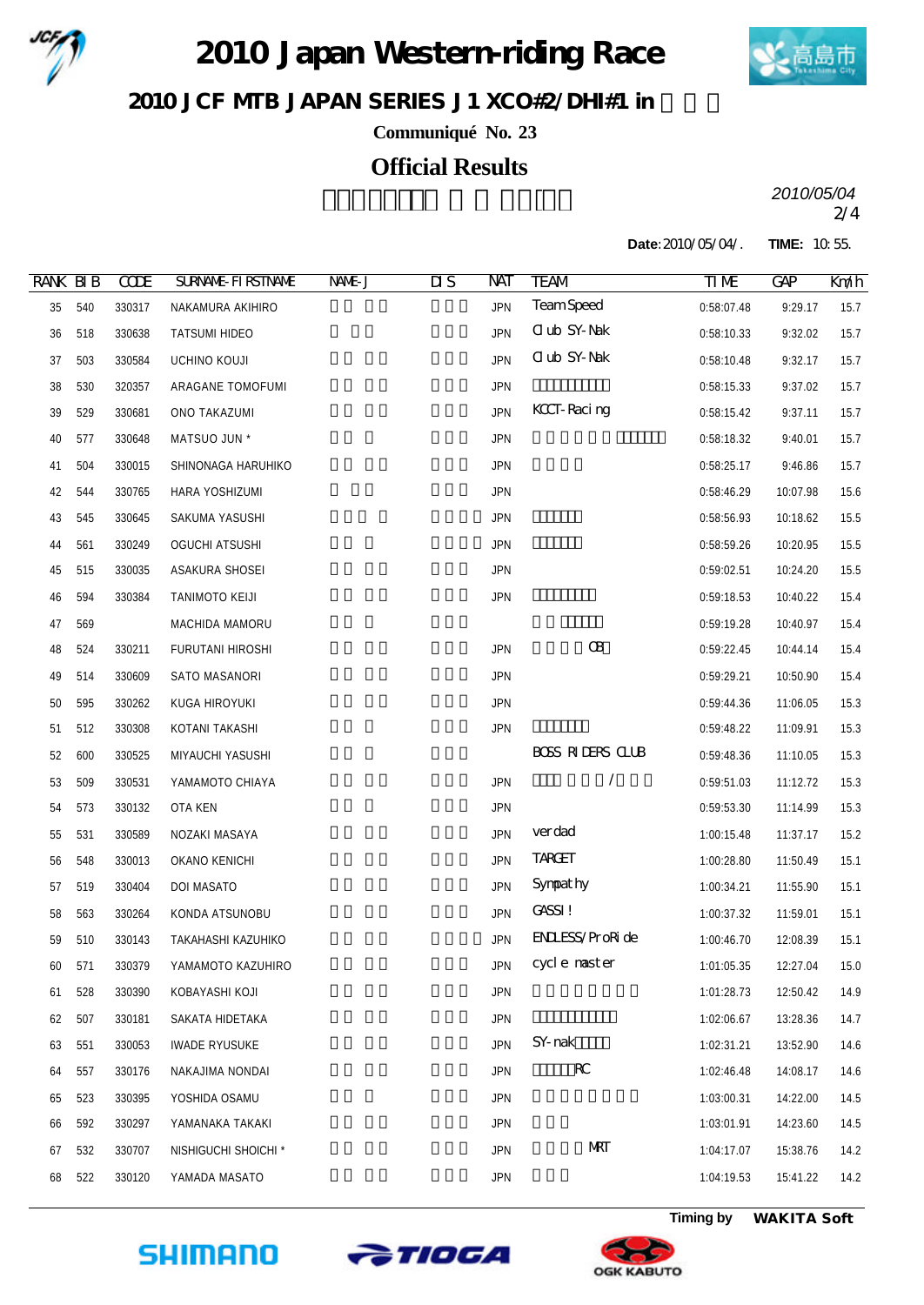

2010 Japan Western riding Race



 $2010$  JCF MIB JAPAN SERIES J1 XCO#2/DHI#1 in

**Communiqué No. 23**

# **Official Results**

3/4 *2010/05/04*

**Date:**2010/05/04/. **TIME:** 10:55.

| <b>RANK BIB</b> |     | <b>CODE</b> | <b>SURVANE FIRSTIVANE</b> | NAME J | $\overline{\text{MS}}$ | NAT        | TEAM              | TIME       | <b>GAP</b> | Km/h |
|-----------------|-----|-------------|---------------------------|--------|------------------------|------------|-------------------|------------|------------|------|
| 69              | 520 | 330388      | KANYAMA YUJI              |        |                        | <b>JPN</b> |                   | 1:04:37.17 | 15:58.86   | 14.2 |
| 70              | 591 | 320005      | SUMINO NARUKI             |        |                        | <b>JPN</b> |                   | 1:04:42.37 | 16:04.06   | 14.1 |
| 71              | 517 | 330759      | AWATA HIROMICHI           |        |                        | <b>JPN</b> |                   | 1:04:49.53 | 16:11.22   | 14.1 |
| 72              | 570 | 330677      | HONMA TAKUYA              |        |                        | <b>JPN</b> | <b>MB</b>         | 1:05:29.58 | 16:51.27   | 14.0 |
| 73              | 550 |             | OKA ATSUSHI               |        |                        |            |                   | 1:05:30.17 | 16:51.86   | 14.0 |
| 74              | 546 | 330111      | SUZUKI KIMIHIKO           |        |                        | <b>JPN</b> |                   | 1:05:30.27 | 16:51.96   | 14.0 |
| 75              | 560 | 330314      | <b>ITO HIROAKI</b>        |        |                        | <b>JPN</b> |                   | 1:06:20.49 | 17:42.18   | 13.8 |
| 76              | 586 | 330747      | SHIODA TETSUYA *          |        |                        | <b>JPN</b> | Hot Cross         | 1:06:34.86 | 17:56.55   | 13.7 |
| 77              | 527 | 330117      | HIKASA TERUHIKO           |        |                        | <b>JPN</b> |                   | 1:07:00.16 | 18:21.85   | 13.7 |
| 78              | 574 | 330236      | OMORI HIROAKI             |        |                        | <b>JPN</b> | Ride to Fun B.F.  | 1:07:30.71 | 18:52.40   | 13.5 |
| 79              | 596 | 330814      | MINO TAKUYA               |        |                        | <b>JPN</b> | Team              | 1:08:24.99 | 19:46.68   | 13.4 |
| 80              | 584 | 330729      | KUWABARA SOMA *           |        |                        | <b>JPN</b> | MRT               | 1:08:45.74 | 20:07.43   | 13.3 |
| 81              | 575 | 330189      | TANAKA YOSHIHIRO          |        |                        | JPN        |                   | 1:09:10.03 | 20:31.72   | 13.2 |
| 82              | 549 |             | MATSUMOTOYUUKI            |        |                        |            |                   | 1:09:47.64 | 21:09.33   | 13.1 |
| 83              | 578 | 330545      | HIRAI TOSHINORI           |        |                        | <b>JPN</b> | <b>TEAMSUZLKI</b> | 1:09:54.37 | 21:16.06   | 13.1 |
| 84              | 526 |             | SAKAI SHIROU              |        |                        |            |                   | 1:10:23.05 | 21:44.74   | 13.0 |
| 85              | 552 | 330320      | HIRABAYASHI KEIJI         |        |                        | <b>JPN</b> | <b>ININTY</b>     |            | $-1$ Lap   | 13.1 |
| 86              | 533 | 320652      | <b>GOKAN UTATSU</b>       |        |                        | <b>JPN</b> | Ride to Fun B.F.  |            | $-1$ Lap   | 13.1 |
| 87              | 602 | 330779      | NAGAI MASAYOSHI           |        |                        | <b>JPN</b> |                   |            | $-1$ Lap   | 12.8 |
| 88              | 599 | 330675      | ISHIZUMI MITSUHIRO        |        |                        | <b>JPN</b> |                   |            | $-1$ Lap   | 11.6 |
| 89              | 562 | 330254      | NAKAYA MASAKAZU           |        |                        | <b>JPN</b> |                   |            | $-1$ Lap   | 11.0 |
| 90              | 564 | 330378      | SASAKI DAISUKE            |        |                        | <b>JPN</b> |                   |            | -2 Laps    | 10.6 |
| D.N.F.          | 555 | 330142      | NOGUCHI OSAMU             |        |                        | <b>JPN</b> |                   |            |            |      |
| D.N.S.          | 506 | 330678      | SHINTANI NAOYA            |        |                        | <b>JPN</b> |                   |            |            |      |
| D.N.S.          | 521 | 330304      | FUJIMORI YOSHINAO         |        |                        | <b>JPN</b> |                   |            |            |      |
| D.N.S.          | 525 | 330387      | MAEDA AKIHIKO             |        |                        | JPN        |                   |            |            |      |
| D.N.S.          | 534 | 330503      | YAMASHITA HIROFUMI        |        |                        | <b>JPN</b> | Soni c-Raci ng    |            |            |      |
| D.N.S.          | 537 | 330107      | TAKISHITA YASUTAMI        |        |                        | <b>JPN</b> | RIE LIFE GANT     |            |            |      |
| D.N.S.          | 565 | 330213      | KEINO KIMIHIRO            |        |                        | <b>JPN</b> | <b>RIE</b> to FUN |            |            |      |
| D.N.S.          | 576 | 330203      | KOMIYAMA HIROMITSU        |        |                        | <b>JPN</b> |                   |            |            |      |
| D.N.S.          | 581 | 330195      | IIDUKA TAKUYA             |        |                        | <b>JPN</b> | <b>RIE</b> to FUN |            |            |      |
| D.N.S.          | 583 | 330726      | HIGUCHI KAZUSHI           |        |                        | <b>JPN</b> |                   |            |            |      |
| D.N.S.          | 585 | 330743      | KUROSAWA TOSHIHARU        |        |                        | <b>JPN</b> | MВ                |            |            |      |
| D.N.S.          | 601 |             | YOSHIKAWA HUMIHARU        |        |                        |            |                   |            |            |      |